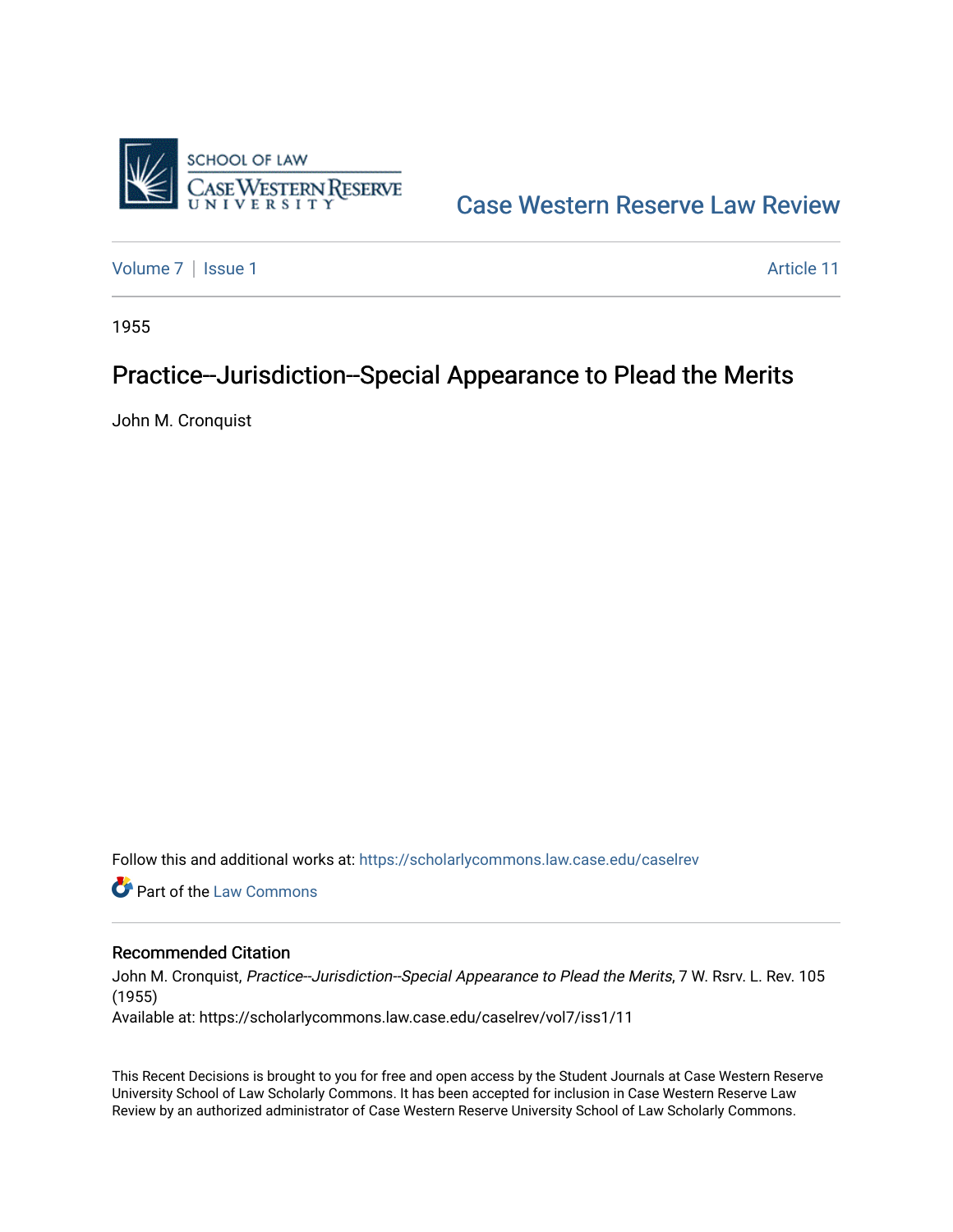**RECENT DECISIONS**

Support and justification can be found for both views. It would seem to be self-evident, however, that the law on such a basic point must be dear and certain. The majority of jurisdictions, following *Adams v. Lindsell,* have chosen as the critical event in the formation of the contract, the overt act of the offeree in mailing the acceptance. Although this rule is subject to certain logical criticisms, the new rule too can be criticized in that it will create confusion and instability by undercutting the *Adams rule* when no basic policy consideration or great injustice has demanded it

## **DANIEL B. ROTH**

#### **PRACTICE - JURISDICTION - SPECIAL APPEARANCE TO PLEAD TO THE MERITS**

The plaintiff, a Delaware corporation, filed suit in Delaware for an accounting against the defendant, a non-resident, for violation of his fiduciary duty to the plaintiff, and against the defendant's wife, also a non-resident, for conspiring with her husband in the alleged breach. Since the defendants were residents of the State of Florida and so not amenable to personal service, they were served by mail and ordered to appear in court in accordance with the provisions of the Delaware attachment statute.<sup>1</sup> Stock held by the defendants in the plaintiff corporation was seized by a sequestrator. The defendants sought leave of court to appear specially to defend their property without submitting generally to the jurisdiction of the court. Leave was denied.<sup>2</sup>

The court reasoned that the purpose of an attachment as set out in the statute is to compel the defendant to make a general appearance. Conceding that the defendants could make a special appearance to contest jurisdiction, the court felt that such a special appearance could not be expanded to allow the defendants to plead to the merits while limiting the court's jurisdiction to the value of the property attached.

There is a split of authority on the rule of law enunicated in the instant case. The view expressed is opposed by the famous federal case of *Salmon Falls Manufacturing Company* v. *Midland Tire and Rubber Company.3* The rationale of the latter case is not founded so much on the interpretation of the statute as on the intent of the defendant. In order to make a general appearance it was held that the defendant must have the intent to make such an appearance. The court concluded that the defendant could make a

**<sup>&#</sup>x27;DEL. CODE ANN. title 10, §** 366: "The court may compel the appearance of the defendant by the seizure of all or any part of his property which property may be sold under order of the court to pay the demand of the plaintiff, if the defendant does not appear, or otherwise defaults. . . ."

<sup>2</sup> Leftcourt Realty Corp. v. Sands, 113 A.2d 428 (Del. 1955).

<sup>&#</sup>x27;Salmon Falls Mfg. **Co.** v. Midland Tire and Rubber Co., 285 Fed. 214 (1922).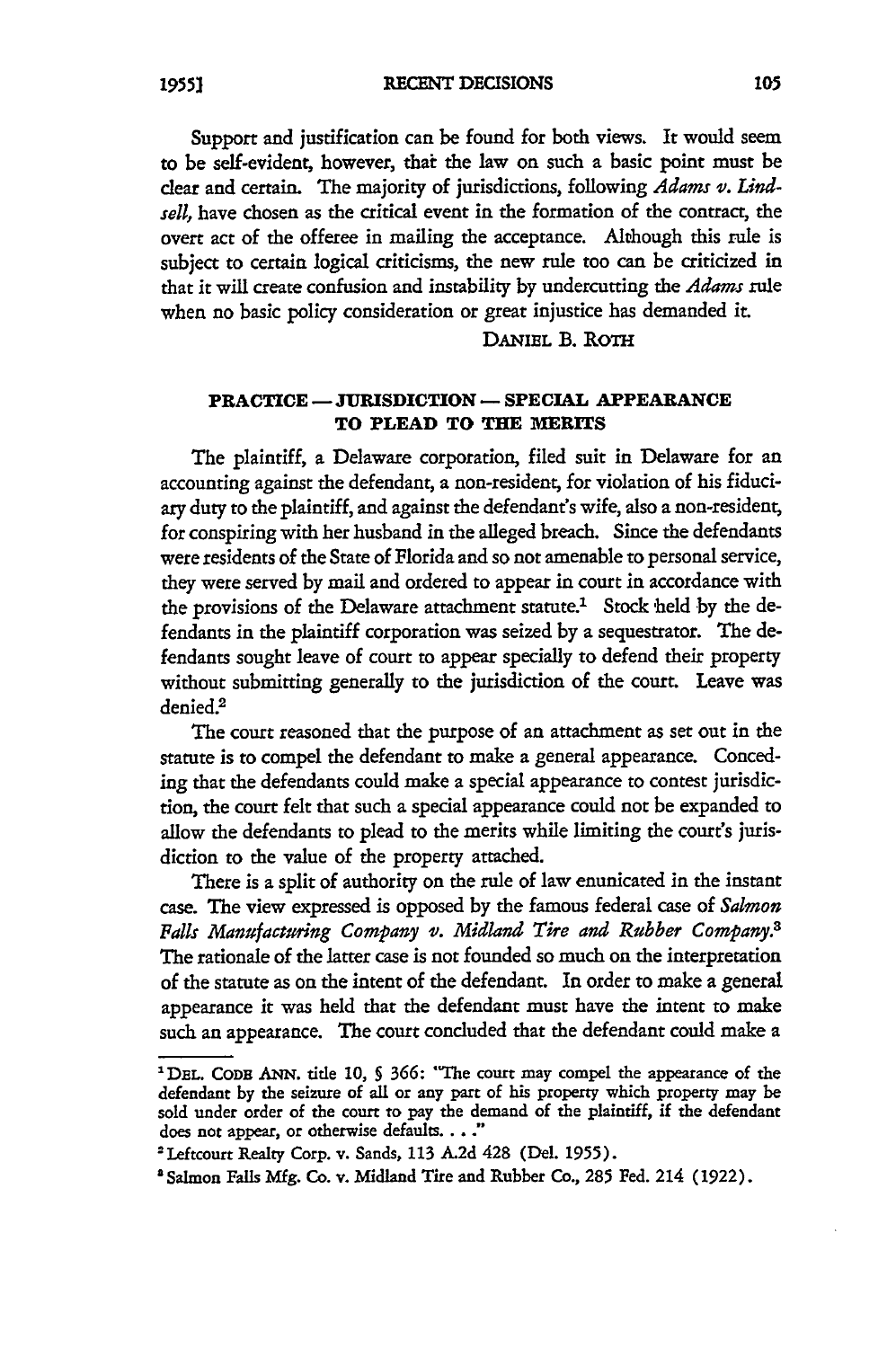special appearance to plead to the merits of the attachment while limiting the court's jurisdiction to the value of the attached property. All that he is required to do is to declare at the proper time that he is only appearing specially.4

The court in the instant case, on the other hand, reasoned that there are but two types of appearances: (1) a special appearance to contest the jurisdiction of the court, and (2) a general appearance. Some courts expressing this view have argued that the purpose of a special appearance is to protect the defendant from being required to defend an action over which the court has no jurisdiction. $\overline{5}$  Others have asserted that the very word "appearance" means a voluntary submission to the court's jurisdiction in whatever form it is manifested, and one who participates in the proceedings for any other purpose than that of assailing the jurisdiction of the court, nothwithstanding that he states his appearance is only special, is deemed to have made a general appearance.<sup>6</sup>

Aside from the approach of the *Salmon Falls* court there is another view which allows the defendant to appear specially and plead to the merits. The advocates of this position point out that the manifest purpose of an attachment statute is not to compel the non-resident defendent, if he appears at all, to appear generally.7 Their interpretation of the statute does not disclose the intent to impose upon a non-resident the burden of making a general appearance in order to protect his property rights. There are a number of courts which adopt his view by stating that the primary purpose of an attachment is merely to enable the plaintiff to acquire a lien upon the property which will be levied upon after judgment.8 Where this view is accepted there would seem to be no reason to prohibit the defendant from protecting his property without subjecting himself to the general jurisdiction of the court.

As has been explained above, the instant case took a different view, the court stating that the main purpose of an attachment is to compel the general appearance of the defendant if he desires to protect his property.9 The court felt that the wording of the statute required such an interpretation.

**<sup>&</sup>quot;** Bissell v. Brigg, 9 Mass. 462, **6** Am. Dec. 88 (1813); RESTATEMENT, **JUDGMENTS §** 40 (1942); Miller Bros. Co. v. State, 201 Md. **535,** 95 A.2d **286** (1953).

<sup>&#</sup>x27;Kaiser-Frazer Corp. v. Eaton, 46 Del. 509, **85** A.2d **752** (1952); Blaustein v. Standard Oil Co., 43 Del. **516,** 51 A.2d **568** (1947); Sanford **Mfg.** Co. v. Western Mutual Fire Ins. Co., 225 Iowa **1018,** 282 N.W. 771 (1938).

<sup>&#</sup>x27;Wisniewski v. Wysocki, **36** N.Y.S.2d 712 (1942); Braman v. Braman, **236** App. Div. 164, 158 N.Y. Supp. 181 (1932); Citizens Trust Co. of Utica v. R. Prescott and Sons, 221 App. Div. 426, 223 N.Y. Supp. 191 (1927).

<sup>&</sup>lt;sup>7</sup> Cheshire Nat'l Bank v. Jaynes, 224 Mass. 14, 112 N.E. 500 (1916).<br><sup>8</sup> McInnes v. McKay, 127 Me. 110, 141, Atl. 699 (1928); Poulan v. Gallagher, 147

So. 723 (La. App. 1933); Pierce v. Mallard 150 S.E. 342 (1929); Farmers and Merchants' Nat'l Bank v. Sprout, 104 Kan. 348, 79 Pac. 301 (1919).

<sup>&#</sup>x27;Omnium De Participations Industries De Luxe (SA) v. Spoturno, 39 Del. 100, **196**